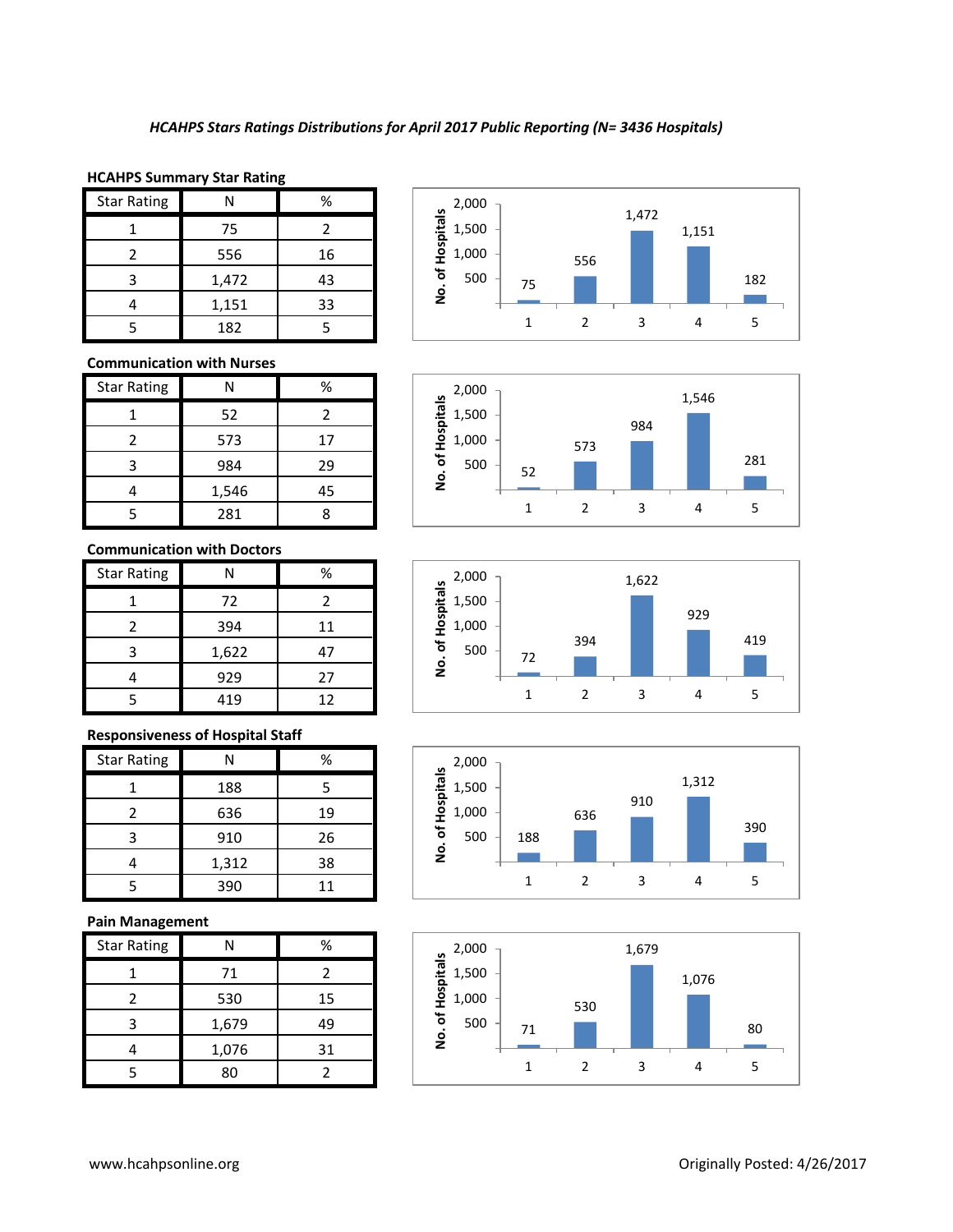#### **Communication about Medicines**

| <b>Star Rating</b> | N     | %  |
|--------------------|-------|----|
|                    | 140   |    |
| 2                  | 759   | 22 |
| ς                  | 1,416 | 41 |
|                    | 911   | 27 |
|                    | 210   |    |

# **Cleanliness of Hospital Environment**

| <b>Star Rating</b> | Ν     | %  |
|--------------------|-------|----|
|                    | 348   | 10 |
| 2                  | 1,031 | 30 |
| З                  | 701   | 20 |
|                    | 1,049 | 31 |
|                    | 307   |    |

# **Quietness of Hospital Environment**

| <b>Star Rating</b> |       | %  |
|--------------------|-------|----|
|                    | 368   | 11 |
| 2                  | 615   | 18 |
| 3                  | 1,310 | 38 |
|                    | 840   | 24 |
|                    | 303   |    |

# **Discharge Information**

| <b>Star Rating</b> | N     | %  |
|--------------------|-------|----|
|                    | 140   |    |
| 2                  | 502   | 15 |
|                    | 1,520 | 44 |
|                    | 990   | 29 |
|                    | 284   |    |

### **Care Transition**

| <b>Star Rating</b> |       | %  |
|--------------------|-------|----|
|                    | 180   | 5  |
| 2                  | 942   | 27 |
| 3                  | 1,111 | 32 |
|                    | 961   | 28 |
| ς                  | 242   |    |